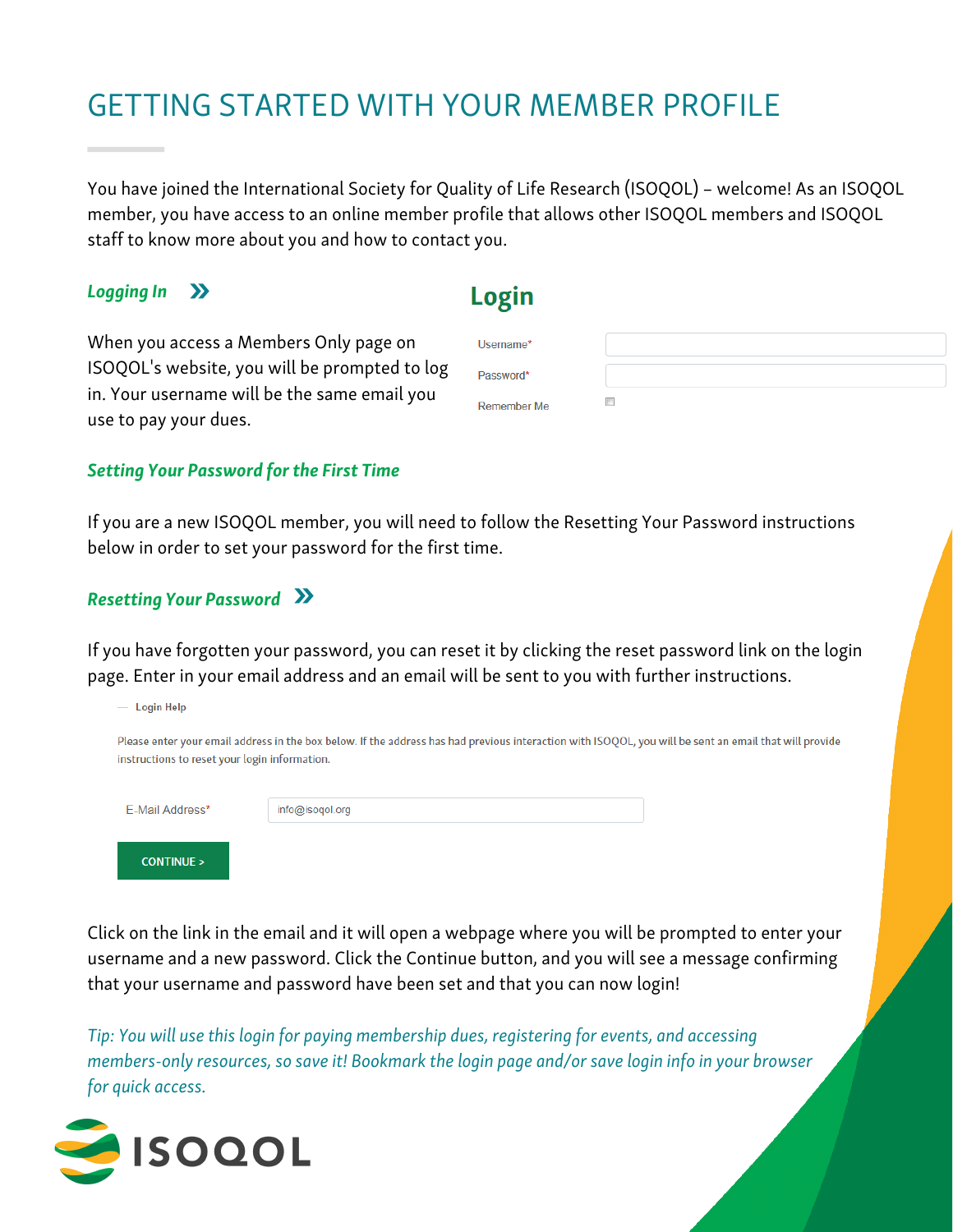## UPDATING YOUR PROFILE

There are five main tabs to your ISOQOL member profile. These include Personal, Employer, Contact and Professional Information, as well as SIG Sign-Up. **[>>](https://isoqol.execinc.com/edibo/Profile)**

#### **Editing Your Professional and Contact Information**

These two tabs will need to be updated if you change affiliations or jobs, graduate, or earn a new credential. This will help other ISOQOL members get in touch with you and will allow ISOQOL staff to tailor messages to your professional interests.

#### **Opt In/Out of Member Directory**

Under the Contact Information tab, you have the option to opt in or out of the Member Directory. The directory is a networking tool for members only and is protected on the Members Only webpage. When you join ISOQOL, members are required to select if they would like their information posted to the directory. If you wish to change your selection at any time, access your profile and select the corresponding box.

#### **Opt In/Out of Communications**

There is a section titled Contact Preferences under the Contact Information tab on your profile. Here you can choose which communications to be excluded from, including email, fax, the members-only directory listing, postal, and sales communication. Simply check the box next to the communication to be excluded from it.

- Membership Directory

The Member Directory is used as a networking tool for members only. The ISOQOL Membership Directory is password protected on the Members Only webpage of the ISOQOL Website and displays only your contact information.

<sup>O</sup> Yes, post my information in the Membership Directory.

● No, do not post my information in the **Membership Directory.** 

#### - Contact Preferences

Exclude from email communications

- $\Box$  Exclude from fax communications
- Exclude from members-only directory listing
- Exclude from postal
- Exclude from sales communications

# INDICATING YOUR INTERESTS

Under the Professional Information tab of your profile, there is a Specialty section. This is where you can check mark what topics you are interested in. This helps others find you via the Member Directory. You can update your list of interests anytime if your professional focus changes! **[>>](https://isoqol.execinc.com/edibo/Profile)**

- Specialties

These categories have been updated. Please select all that apply. □ Cancer

**Heath Conditions** 



- □ Endocrinology/Diabetes/Obesity □ Other health condition
- $\Box$  Mental Health  $\Box$  Rehabilitation
- □ Musculoskeletal/Rheumatic
- □ Nephrology/Urology
- $\Box$  Cardiology  $\Box$  Neurological
	-
	- **D** Respiratory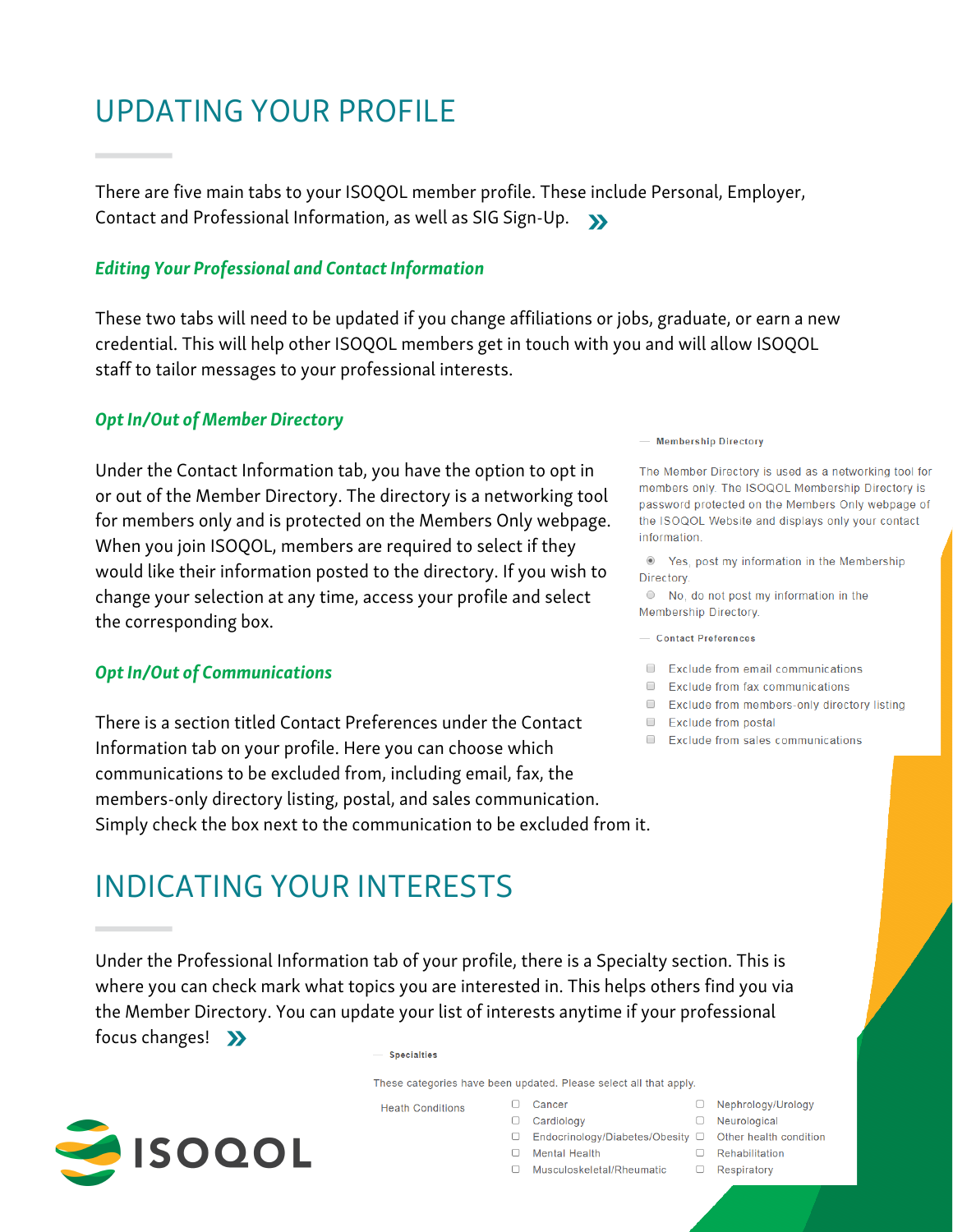## USING THE MEMBER DIRECTORY

The Member Directory is a networking tool that allows ISOQOL members to search for other members based on different criteria. It is accessible by logging into the Members Only webpage of ISOQOL's website and clicking on "Member Directory." **[>>](https://isoqol.execinc.com/edibo/MemberDirectory)**

#### How to Search

There are several different ways to utilize the directory. The first option, which is the default landing page of the directory, is to select Browse. Browsing the directory shows all members of ISOQOL in alphabetical order by last name, with 20 results per page. To jump somewhere in the alphabet, click on the green letter you wish to jump to.

The second option is to use the Quick Search button. Clicking on this will cause a search bar to load. Here you can type in a first name, last name, degree, or affiliation and it will pull the result of any members who match that criteria.

Another way to search in the Member Directory is by location. When you utilize the Geographic Search button, you can search by city, state or province, or country. This is helpful for finding other members in your area!

Lastly, you can do a Specialty Search. Here you can use the drop-downs to select a specialty, employer type, or Special Interest Group. All of these drop-downs can have criteria, or you can search using just one.

Remember: The Member Directory is most useful to everyone when your contact info is up-to-date!

### **Member Directory**



| Results (Page 1 of 3) |  |
|-----------------------|--|
| 1 2 3                 |  |
|                       |  |

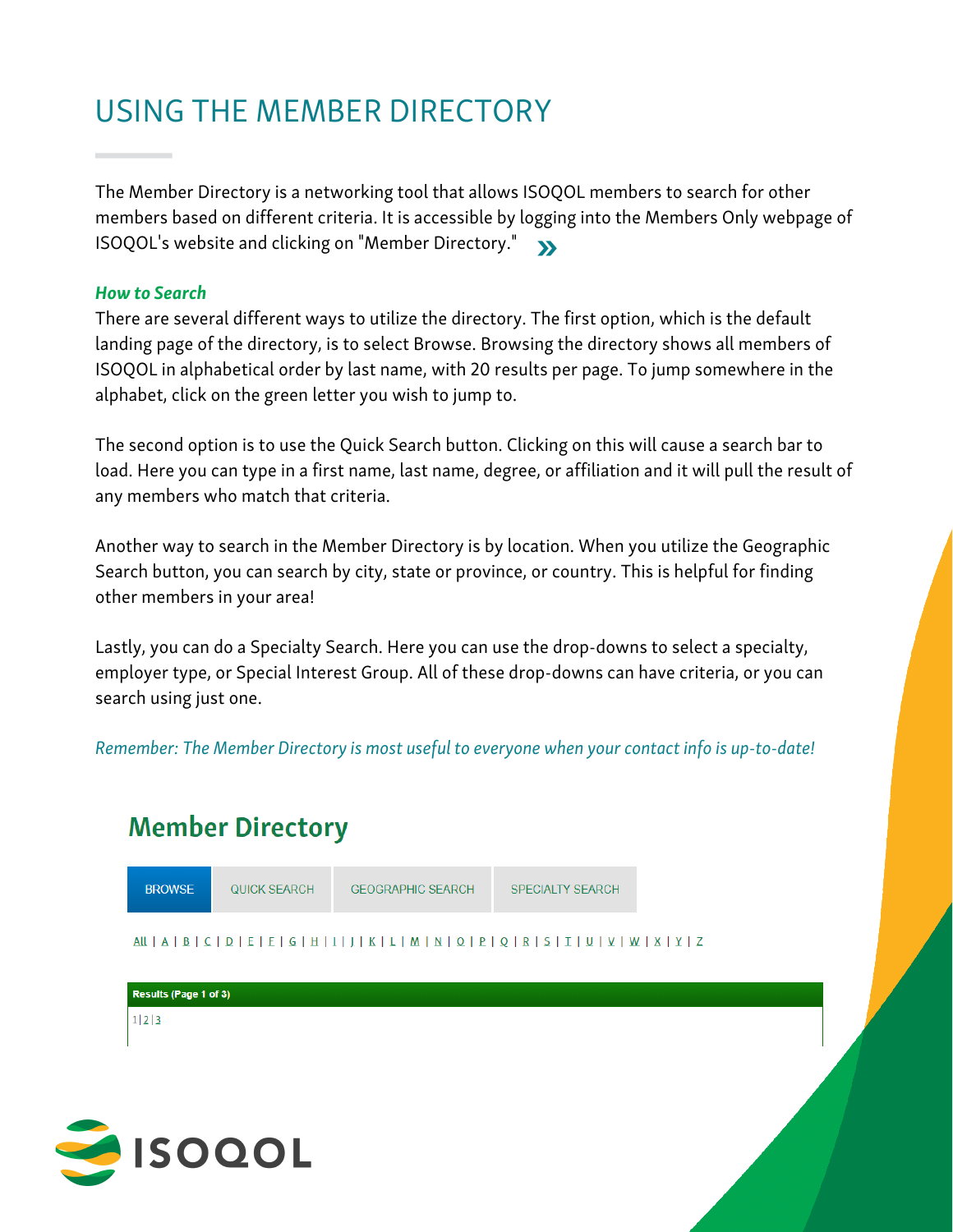# SELECTING YOUR SIGS

Special Interest Groups (SIGs) allow you to connect with professionals who are either in your geographic area or have a similar career focus, for networking and collaboration. Joining a SIG allows you to make the most of your membership by finding your community.

### **[>>](https://isoqol.execinc.com/edibo/Profile)**

### How to Join

Joining a SIG is as easy as checking the boxes next to the ones you want to join! Access your Member Profile and select the SIG Sign-Up tab.

There is no limit to the number of SIGs you can join. Keep in mind that SIGs are most useful to everyone when all members are engaged, and actively engaging is a great way to earn a leadership role!

I want to be a member of the following SIGs.

- Australia and New Zealand
- Canada PRO
- Child Health
- Chinese PRO
- Health Preference Research
- man and an analysis of

**SAVE CHANGES >** 

Once you have selected the groups you want to join, ISOQOL staff will add you as a user in Teamwork, where you can interact with fellow members.

#### How to Leave

To remove a SIG from your online profile, simply uncheck the box next to the group you wish to leave.

Visit the ISOQOL website to learn more about Special Interest Groups. **[>>](https://www.isoqol.org/sigs/)**

## ACCESSING MEMBERS-ONLY RESOURCES

As an ISOQOL member, you have access to a number of resources. These include:

- Discounted registration for education and networking events, including the Annual Conference, Measuring What Matters Symposium, webinars and education courses **[>>](https://www.isoqol.org/events/) [>>](https://www.isoqol.org/education)**
- Submission discount for ISOQOL's official open-access journal, Journal of [Patient-Reported](http://www.isoqol.org/events/#mwm) Outcomes (JPRO) **[>>](https://isoqol.execinc.com/edibo)**
- Free online subscription and discounted print subscription to the Quality of Life Research journal (QLR) **[>>](https://isoqol.execinc.com/edibo)**
- Discounted access to the Patient-Reported Outcome and Quality of Life Instruments Database (PROQOLID) **[>>](https://eprovide.mapi-trust.org/subscriptions)**